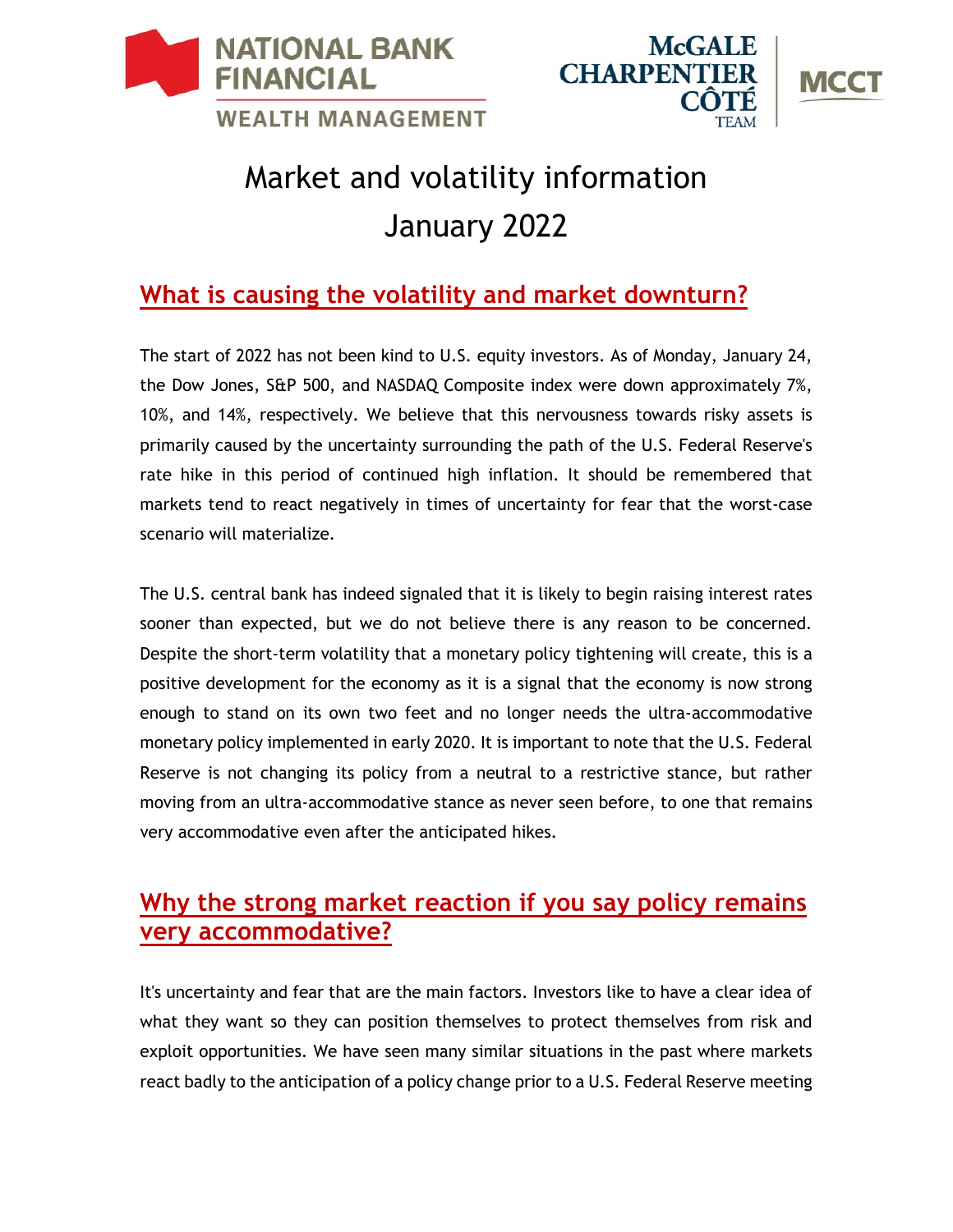





and sometimes we see a market rebound regardless of the outcome just because the uncertainty is no longer there as people are now better informed.

We are also at the beginning of the 2021 fourth quarter earnings season, and the market seems to be rewarding or punishing individual companies based on fourth quarter results and their 2022 forecasts.

Supply chain issues and high goods costs are also creating uncertainty for some companies over the next few quarters, adding to the temporary pressure on prices.

Geopolitical risk is also playing a role in the market turmoil, as renewed tensions between Russia and Ukraine, among others, are making headlines. It is always in the background and when an important one surfaces, we often see a short-term negative reaction. However, recent history shows that these reactions are usually more disruptive in the short-run than in the long-run.

## **What to do in these volatile times?**

In the short term, markets tend to react negatively to the idea of the Fed removing this kind of stimulus, but that doesn't mean the party is over. It implies that the party won't be as entertaining but will still be fun. Many good companies are caught up in the turmoil and that creates many good opportunities. For long-term investors like us, it is important to stay focused on the fundamentals, keep a long-term view and not let the "short-term noise" bother us. Nothing has changed in our opinion and that is why this window is a good opportunity to rebalance portfolios and buy back some stocks to lower the average entry cost and to be able to bounce back better once this stress is behind us.

The recent strength of the stock market can lead to overconfidence. Some investors are beginning to think that they can get ahead of the markets by pulling out and thinking about getting back in at the "right time". What happens if they are wrong?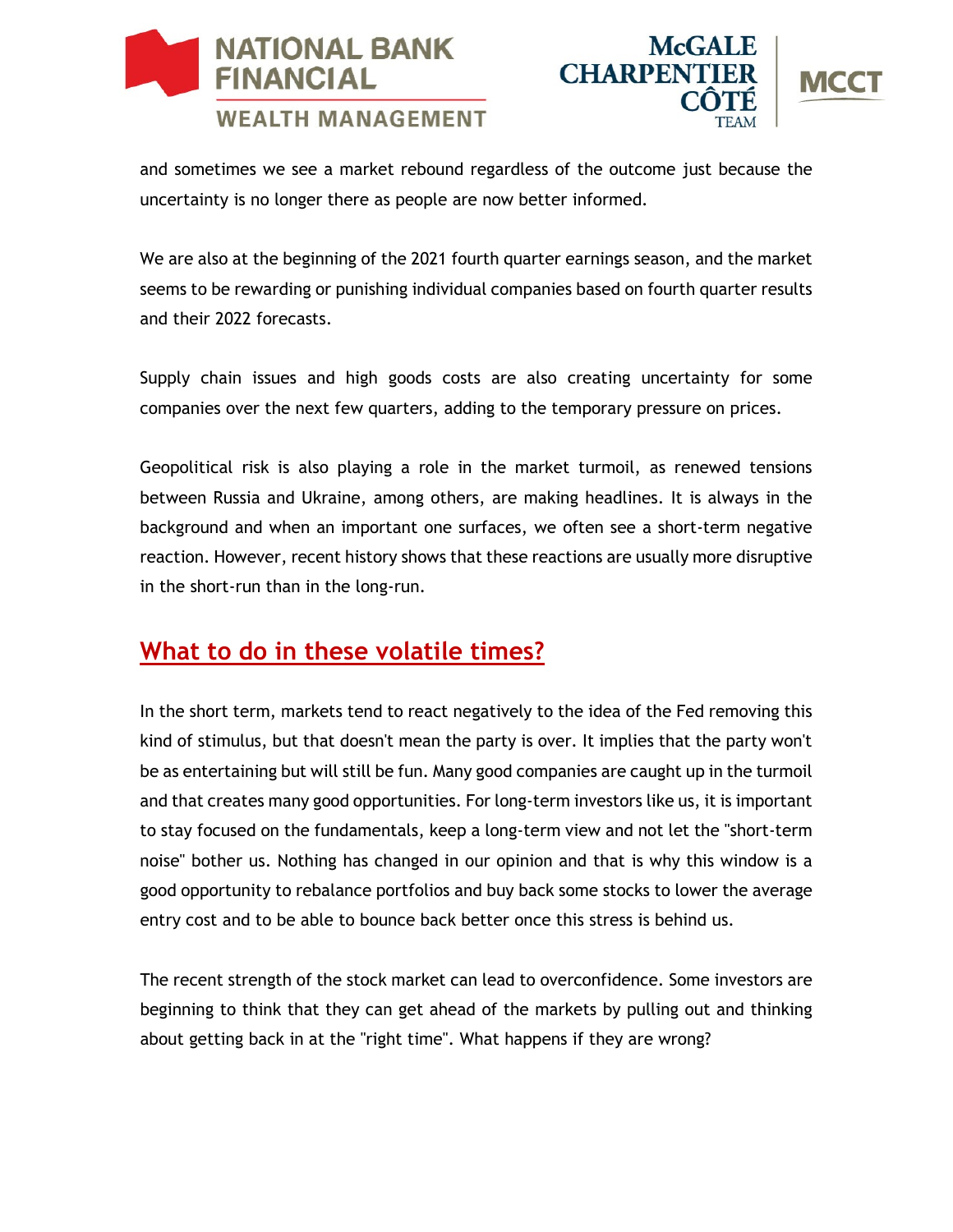





#### **Value of staying invested (S&P 500), 2021 return profile under various scenarios**



Source: Capital Markets Strategy, Bloomberg, as of December 31, 2021

## **Is it riskier to invest in the stock market during a market correction?**

Most people believe that it is riskier to invest in the stock market after a correction of about 10%, as we have experienced in the last few weeks, but the reality is quite different. In fact, the riskiest time to invest in the stock market is after a long period of strong performance when things seem to be going too well and valuations are high and at risk of falling. Inversely, the least risky time to invest is when the market has already fallen since valuations are attractive and stocks offer a better potential return that will be driven by the stock market rebound. It is important to stay invested in a highly diversified portfolio of high-quality stocks and that is exactly what we do!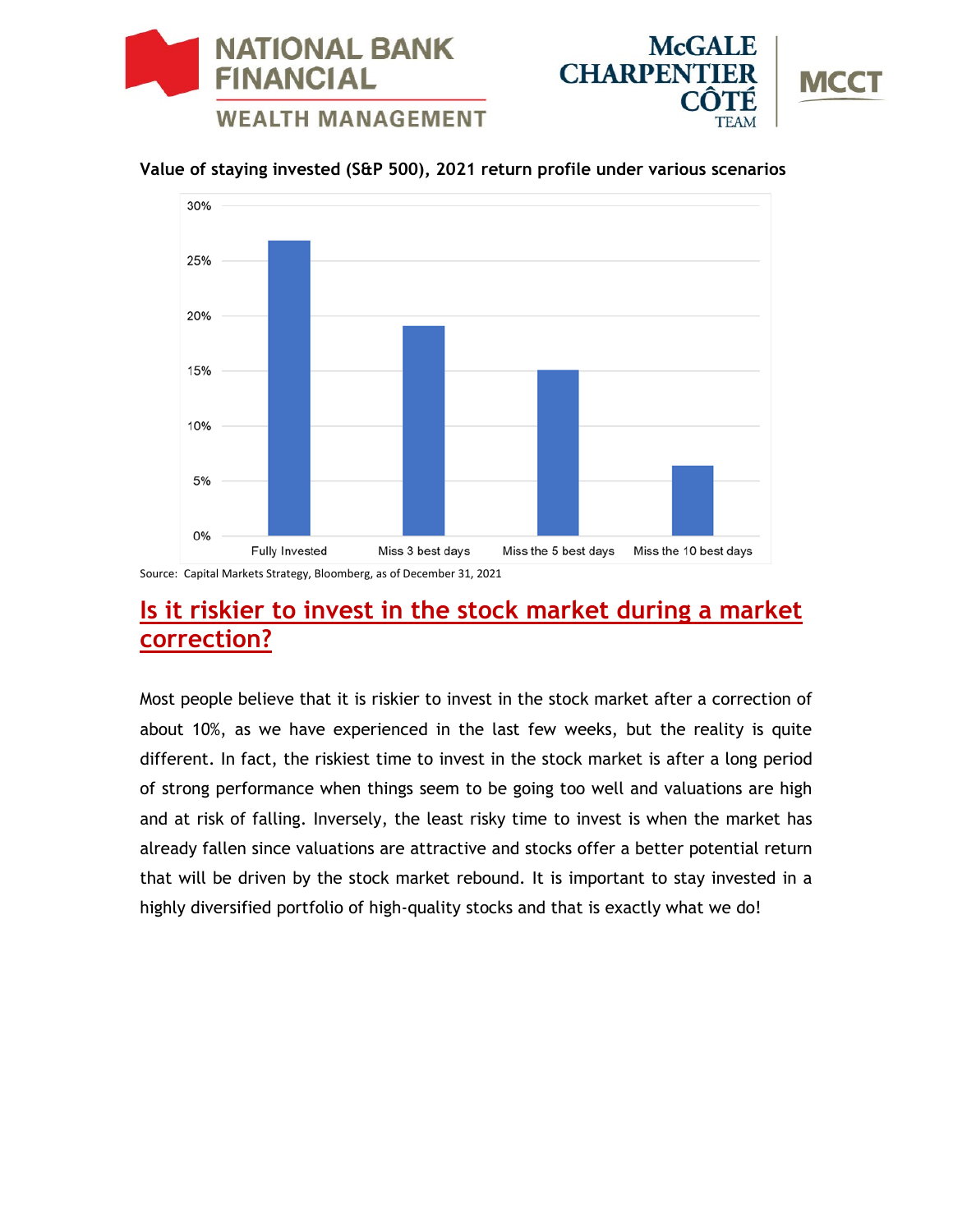



## **How do stock markets react during the 12 months following a correction from the 52-week high (1990- Present):**



Source: Capital Markets Strategy, Bloomberg, as of December 31, 2021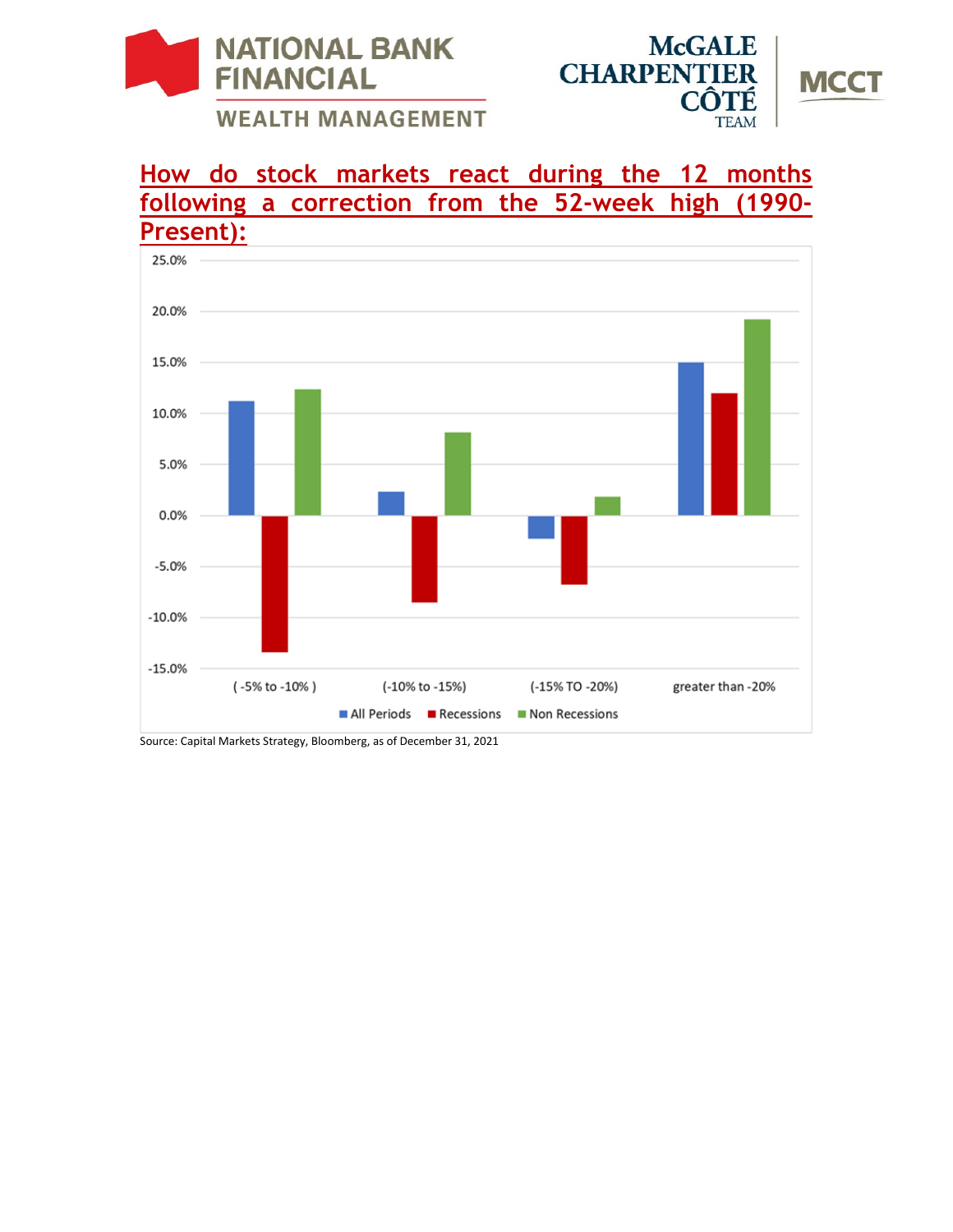**WEALTH MANAGEMENT** 

**NATIONAL BANK** 

**FINANCIAL** 



**McGALE** 

MCC

**CHARPENT** 

Corrections are quite normal, frequent, and difficult to predict but markets tend to end the year in positive territory most of the time.

## **What are the risks of a recession in 2022?**

There are generally warning indicators of a recession - the most common being an inverted bond yield curve. Based on our list of indicators below, we currently have only one of the typical signs of a recession and we continue to believe that the risk of a recession in 2022 remains very low. It is of course inflation that stands out on this chart but we must not forget that this inflation was caused by huge stimulus that central banks had to use during the pandemic such as interest rates close to zero and the checks that were given to households to stimulate consumption which remained very high while the supply chain was in difficulty which created a scarcity effect and therefore, a price increase. This situation is quite different from inflation at the end of the economic cycle when the economy starts to overheat before entering a recession.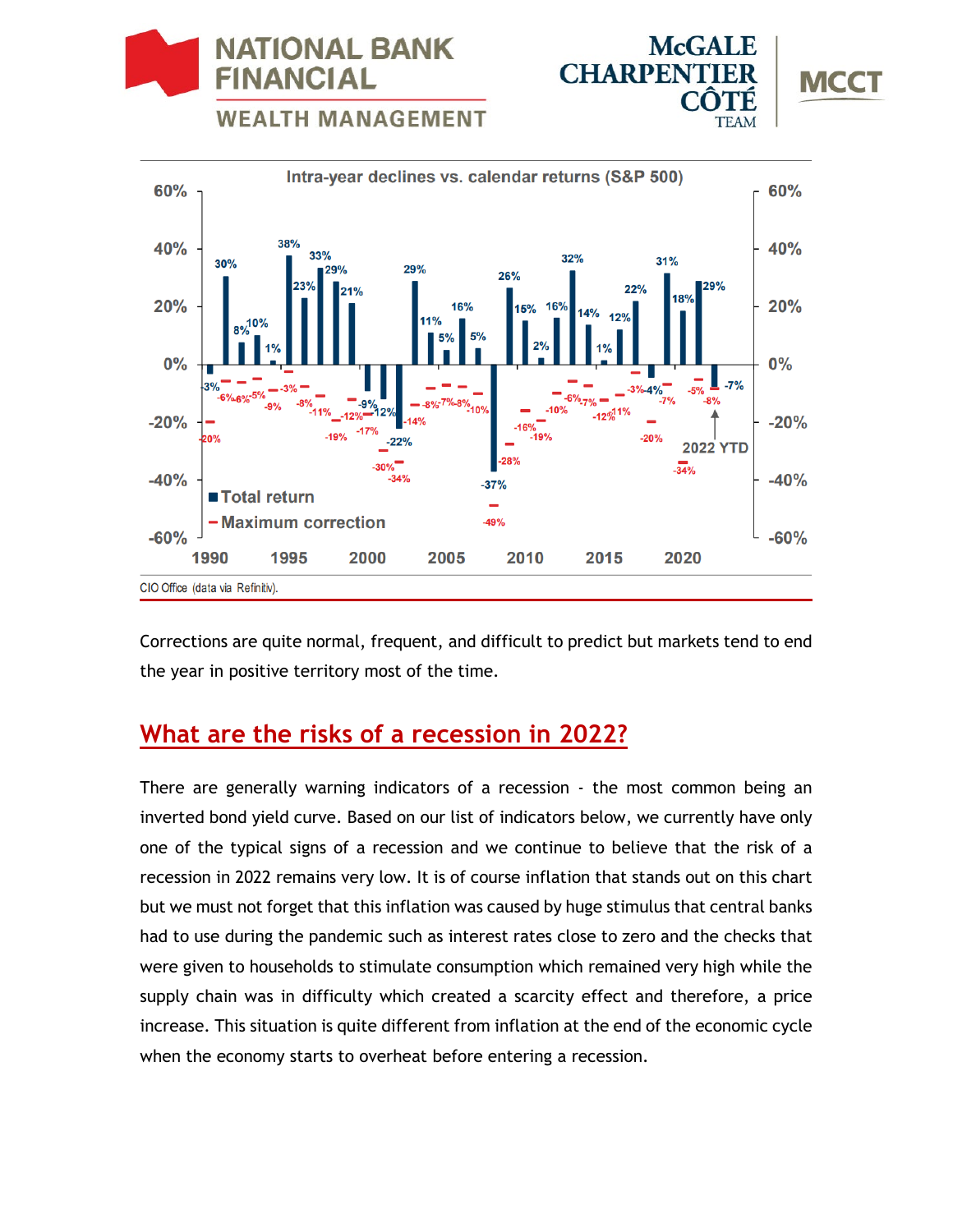



| <b>Sign of Recession</b>             | <b>Present today</b> |
|--------------------------------------|----------------------|
| <b>Inverted Yield Curve</b>          | <b>No</b>            |
| ISM Manufacturing PMI Below 45       | No                   |
| <b>Positive Inflationary Trends</b>  | <b>Yes</b>           |
| <b>Tighter Financial Conditions</b>  | No                   |
| <b>Housing Starts Declining</b>      | <b>No</b>            |
| Labor Market Weakening               | No                   |
| Leading Economic Indicators Negative | <b>No</b>            |

Source: Capital Markets Strategy, Bloomberg, as of December 31, 2021

We can also consider the U.S. Conference Board's leading economic index as a good economic indicator. The current level suggests that the U.S. economy will be stable in 2022. Since 1970, a recession and stock market peak have occurred on average six months after the leading economic indicators turned negative.



Source: Capital Markets Strategy, Bloomberg, as of December 31, 2021